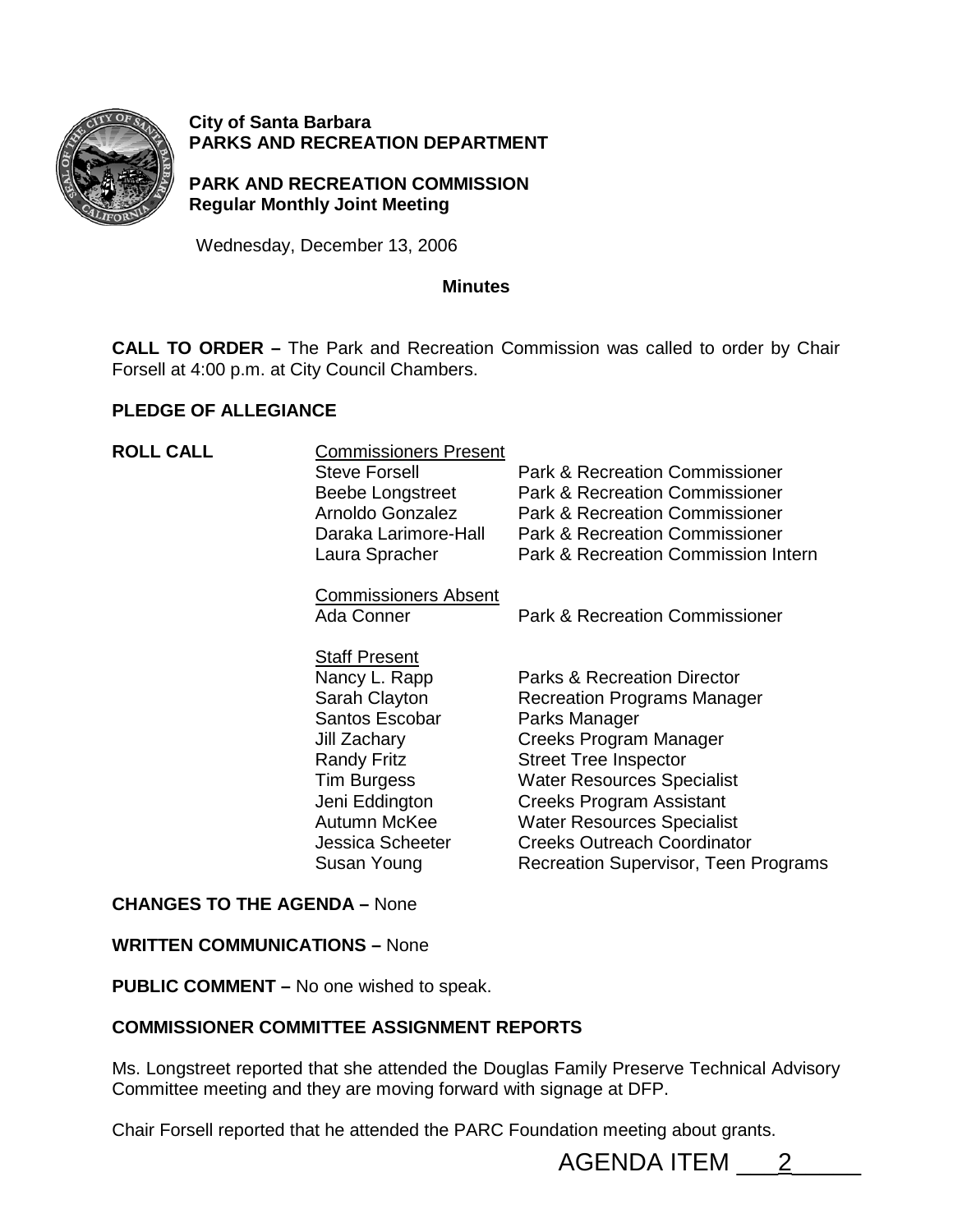## **YOUTH COUNCIL REPORT**

Intern Spracher provided that this report. Ms. Spracher said that a Youth Council will be creating a Youth Intern Program in order to get more teens involved. She said eventually, it will be required that teens serve on the Youth Intern Program for a number of months before they are appointed to the Youth Council. Ms. Spracher said that Christy Haynes, Teen Center Coordinator was appointed and is present at the meeting.

**1. Summary of Council Actions** – There were no comments.

#### **2. Approval of Minutes:**

A. Regular meeting of November 15, 2006.

**Commissioner Longstreet moved, seconded by Commissioner Gonzalez, and passed 3/0 that the Commission approve the minutes of the regular meeting of November 15, 2006.**

**Mr. Larimore-Hall arrived at 4:09 p.m.**

#### **VOLUNTEER RECOGNITION**

#### **3. Recognition of Si Jenkins**

The Commission recognized Si Jenkins for his continued volunteerism at Parma Park. Chair Forsell presented Mr. Jenkins with a certificate of appreciation.

#### **COMMISSION AND STAFF COMMUNICATIONS** - None

#### **4. Street Tree Advisory Committee Recommendations – For Action (Attachments)**

**RECOMMENDATION:** That the Commission:

A. **Approve the following Street Tree and Set Back Tree removal requests**.

STREET TREES

1. 2535 Chapala St. – Eucalyptus ficifolia - Thomas Byrne

Justification: The Committee and staff determined that the tree is showing evidence of disease and that the future health of the tree is likely to continue declining. The applicant will be responsible for removal of the tree and replacing it with a 24" box Jacaranda mimosifolia.

**Commissioner Longstreet moved, seconded by Commissioner Larimore-Hall, and passed 4/0 that the Commission concur with the recommendations of the Street Tree Advisory Committee and approve the tree removal requests identified in items 4A (1).**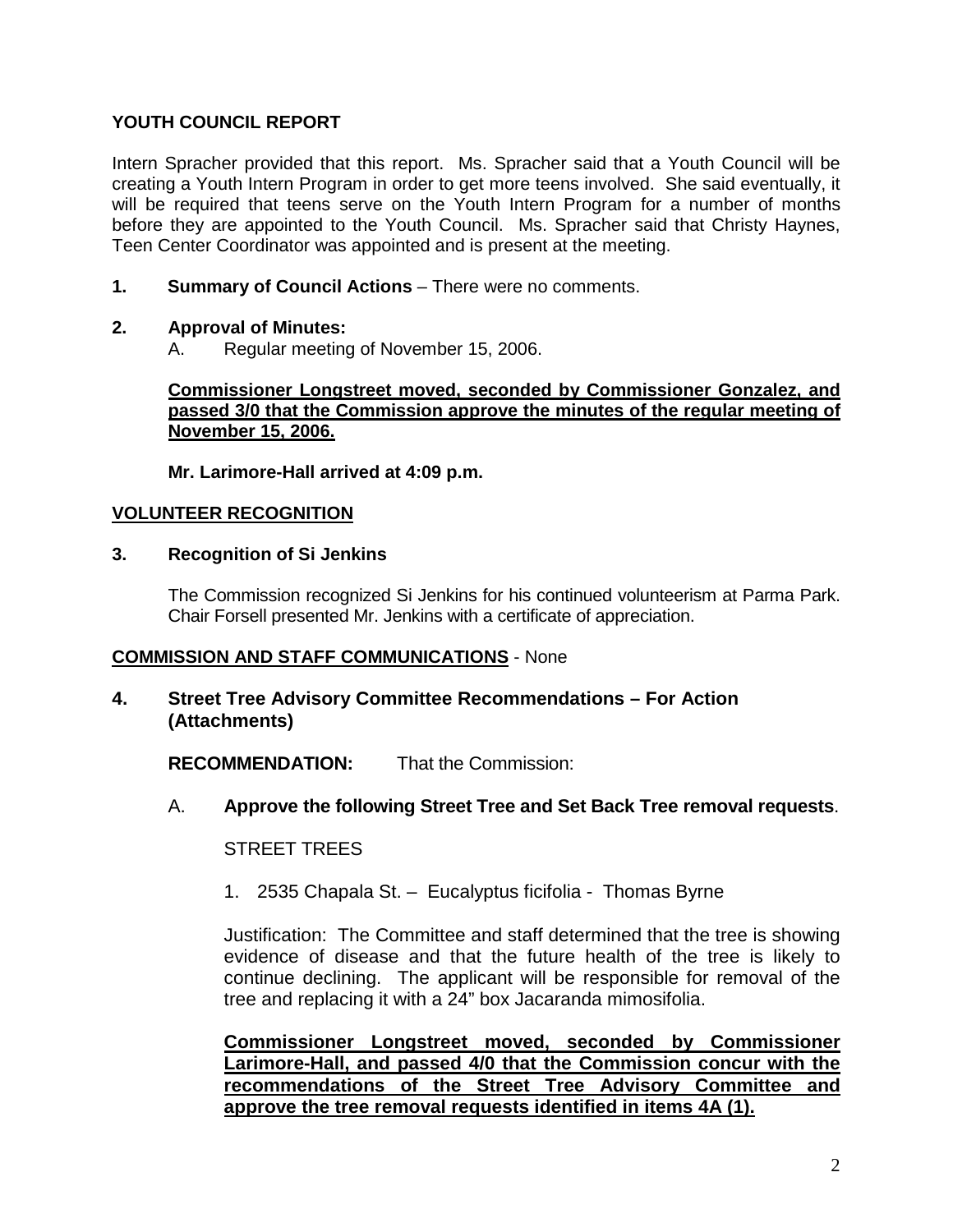# SETBACK TREES

2. 1734 San Pascual St. – (1) Acer saccharinum, (1) Platanus acerifolia – Andy Sillers, Agent for Paul Elwira

Justification: The Committee determined that both trees were not compatible with the amount of area they are planted in. The trees are already outgrowing the front yard area and they have only grown to a third of their eventual stature. The trees are growing into power lines, and roots have begun to negatively impact the surrounding hardscape.

3. 1520 Shoreline Dr. – Eucalyptus cladocalyx – Barry Nisen

Recognizing that this tree is a specimen tree and a significant skyline tree for this area of the Mesa, the committee had considerable difficulty and reluctance in deciding to allow for the removal of this tree. The Committee felt that the tree had been pruned three times within a seven year period and has continued to lose limbs without provocation. This indicates that a more frequent maintenance schedule will not provide conditions in which this tree can be considered safe to the public. In addition, the level of regular maintenance required will only increase and is excessive for both the Parks Division and the Applicant.

**Commissioner Larimore-Hall moved, seconded by Commissioner Longstreet, and passed 4/0 that the Commission concur with the recommendations of the Street Tree Advisory Committee and approve the tree removal requests identified in item 4A (2-3).**

## B. **Deny the following Street Tree and Setback Tree removal requests.**

#### STREET TREES

1. 760 Calabria Dr. – Schinus terebinthifolius – John Leonard

Justification: The Committee and staff determined that the Schinus terrebenthifolius is a healthy tree and that the sidewalk lifting caused by the roots could be remedied by root pruning and replacing the sidewalk when needed. The Committee recognized that plumbing has a useful lifespan and root infiltration of sewer lines occurs over time and does not justify removal of the tree.

**Commissioner Longstreet moved, seconded by Commissioner Gonzalez, and passed 4/0 that the Commission concur with the recommendations of the Street Tree Advisory Committee and deny the tree removal requests identified in items 4B (1).**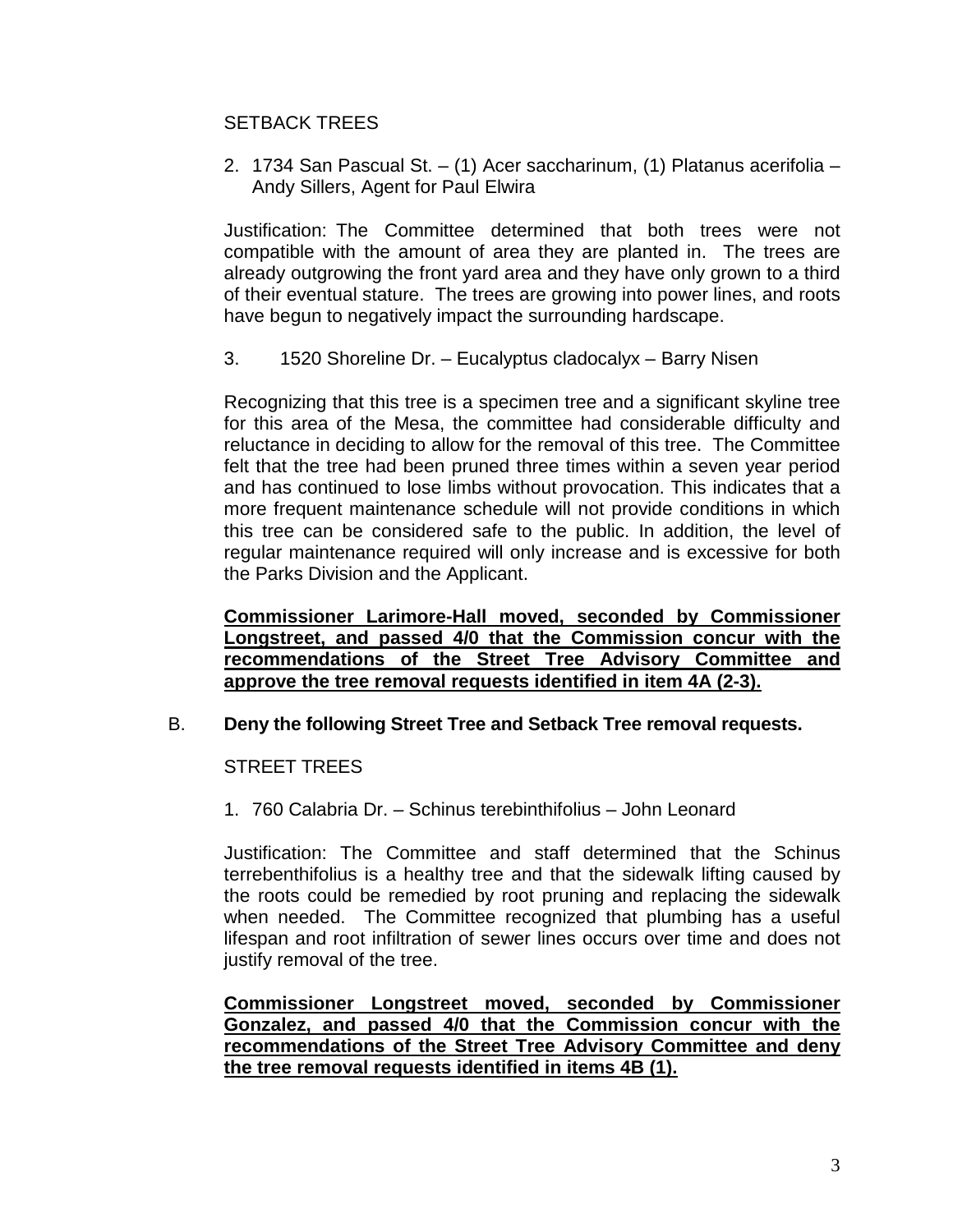# SETBACK TREES

2. 2432 De La Vina St. – Tipuana tipu – Mehran Mobrem

Justification: The Committee felt that the tree could benefit from corrective pruning to allow access of larger vehicles to the driveway and to pull limbs back from the building. There is no evidence that the tree is damaging the driveway at this time. The roots that are raising the sidewalk should be pruned and the sidewalk section replaced by the applicant.

Leslie Lane said that she concurs with staff to deny the tree removal and recommended that root pruning be done under the direction of the City Arborist.

**Commissioner Longstreet moved, seconded by Commissioner Larimore-Hall, and passed 4/0 that the Commission concur with the recommendations of the Street Tree Advisory Committee and deny the tree removal requests identified in items 4B (2).**

## **ADMINISTRATIVE AND STAFF REPORTS**

## **5. Clean Water Business Certification Program – For Information**

**RECOMMENDATION:** That the Commission receive a staff report on the Creeks Division Clean Water Business Certification Program.

Autumn McKee, Water Resources Specialist, introduced the Clean Water Business Certification Program. She said that the focus is currently on the restaurant, automotive, and construction industries. She said that the goal is to assist with businesses comply with City and State laws.

Ms. McKee stated that the Clean Water Business Certification program began in 2005. She said that 10 automotive businesses had been certified and restaurants are currently being invited to participate in the program. Ms. McKee said that there are more than 200 restaurants in Santa Barbara and restaurants located in the downtown corridor are the first restaurants to be invited to participate.

Mr. Burgess, Water Resources Specialist, stated that there are 97 licensed automotive businesses in Santa Barbara. He said that he has recertified the businesses originally certified.

Ms. Longstreet asked which tools are being provided to restaurateurs to clean their mats. She asked about delivering the informational items with the building permit.

• Ms. McKee responded that mat washing is a challenge and that the mat washing service previously available in Santa Barbara is no longer available. She said that many restaurateurs are trying alternative methods such as hanging mats to dry with buckets beneath them in order to reclaim the wash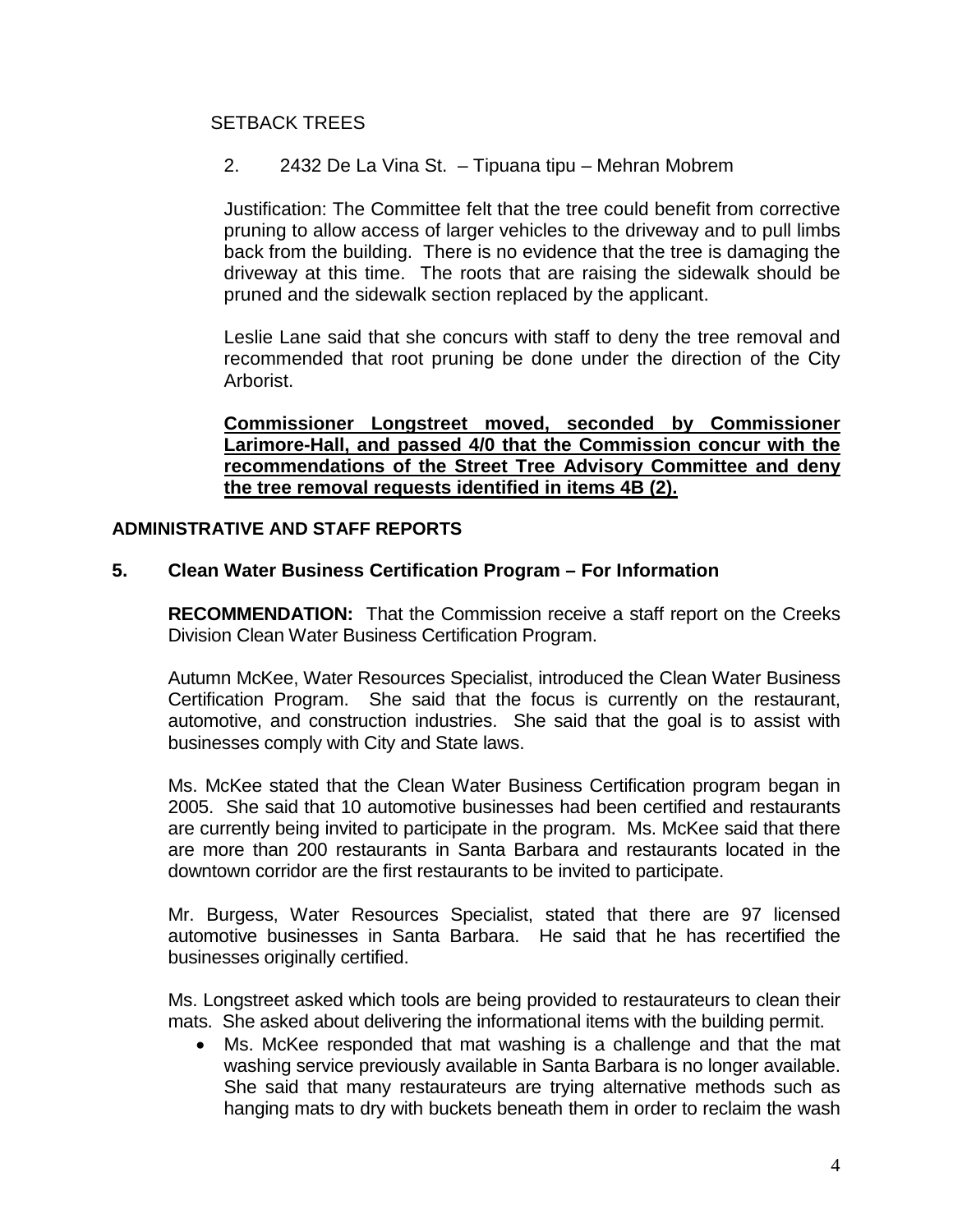water. She added that other restaurants wash their mats in their dishwashers.

Ms. Longstreet asked whether there is any participation from the green building movement to help with the construction industry.

• Ms. Zachary said that staff have been in discussion with the Built Green Program and have reviewed some of their Best Management Practices and will be recommending a little more in detail what they could include so that contractors who are participating in the program are actually implementing more measures that are more conducive to protecting water quality. She said that next month, staff is involved in a training program for contractors related specifically about Best Management Practices.

Ms. Longstreet stated that when some tools have been developed, it would be good to hand them out with building permits.

• Ms. Zachary said that staff does hand out a fact sheet, and the Building and Safety Division is responsible for that. She said that there is an erosion control and sedimentation policy that contractors are asked to adhere to, and is enforced when that does not happen.

Mr. Gonzalez asked whether staff has looked into the self-car wash and carpeting cleaning businesses.

- Ms. Zachary responded that the Creeks Division has been looking at these businesses for a number of years and will need to tackle it very seriously in the next 18 months. She said that staff is trying to be creative with mobile businesses to get them to find ways to contain their wash water and find ways to discharge it to the sewer. Ms. Zachary said there currently are no regulations that speak specifically to mobile businesses.
- Mr. Burgess responded that mobile businesses are difficult to track. He said that he has been in contact with mobile car washers. He said that depending on the fleet size, various devices can be used to retain the water. Mr. Burgess said that because of the Clean Water Act and subsequent National Pollution Discharge Elimination System, the water catchment business is growing.

Mr. Larimore-Hall said that he is concerned that he sees a carrot but not the stick. He said that he would like to know what is being done to uphold the law. He asked if there is a criterion that exceeds the law.

• Ms. Zachary responded that City staff enforces storm water codes and said that the Creeks Division has added an additional staff member to augment that effort. She said that when a violation is observed, a Notice of Violation is given to the violator. She said that if the violation is not abated, then the violator is cited. Ms. Zachary added that an element of the program is to help businesses come into compliance and better understand the challenges faced by the various industries.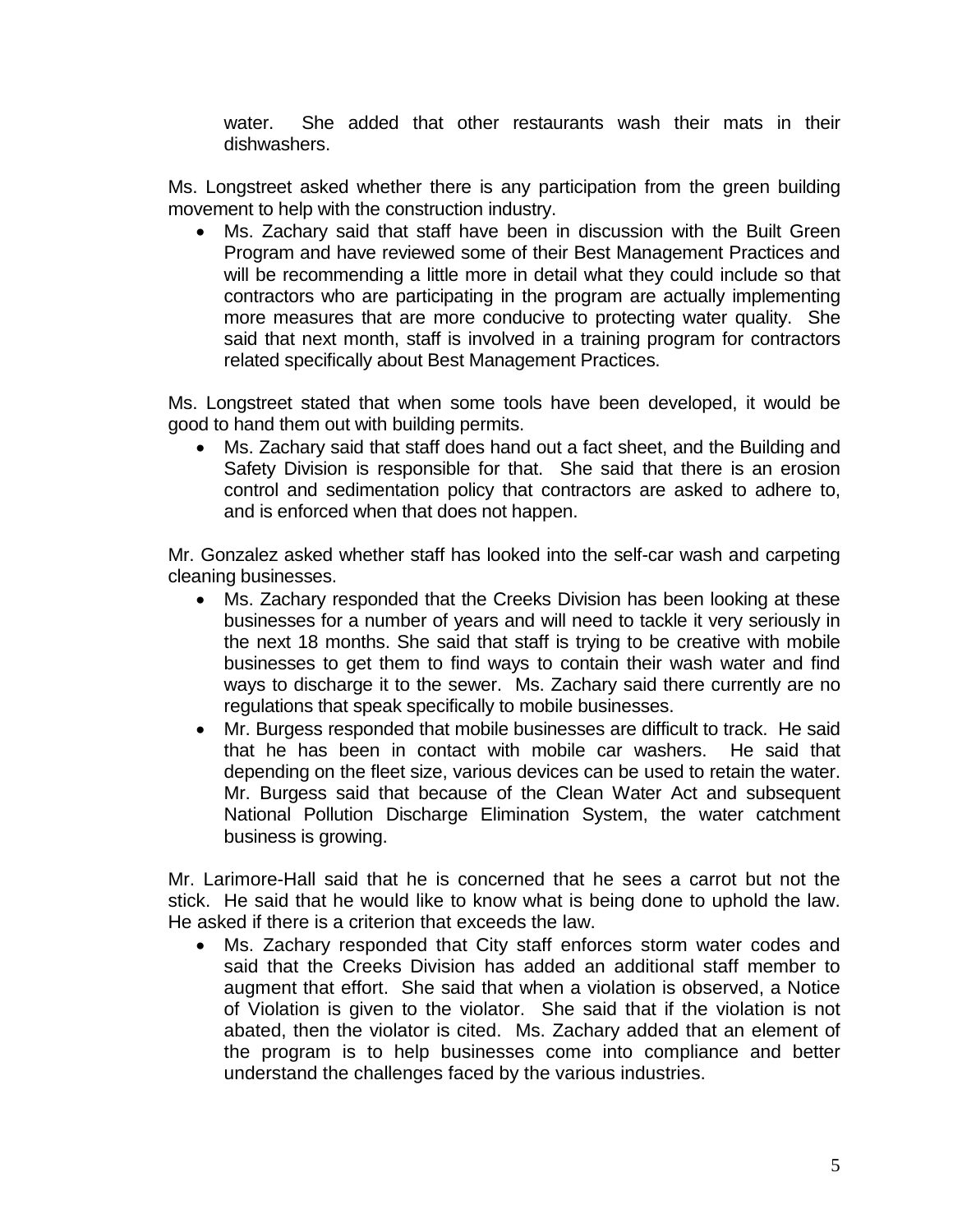## **6. San Roque Creek Stewards Project At Stevens Park – For Information (Attachment)**

Ms. Scheeter, Creeks Outreach Coordinator, provided a staff report on the San Roque Creek Stewards Project at Stevens Park. She provided a brief background, highlighted the project including identifying project partners, talked about the next steps, and budget information.

Ms. Scheeter reported that during the months of October, November, and December there were various public planting and educational days.

Mr. Larimore-Hall asked if there is a master list of volunteer opportunities.

Ms. Scheeter responded that a list of potential volunteer projects is being drafted for next year.

# **OLD BUSINESS**

# **7. Teen Center Update – For Information (Attachment)**

Ms. Susan Young, Recreation Supervisor, stated that the Teen Center was approved in June 2004. She said that volunteers have been working on this project and that it is located on 1235 Chapala Street. Ms. Young reviewed the original design requests, the chosen name for the center, and the current stage of construction.

Ms. Young introduced Christy Haynes as the new Teen Center Coordinator. Ms. Christy Haynes said that she is excited to shepherd the opening of the Teen Center.

Ms. Young stated that Teen Center policies and procedures are currently in progress and a \$15.00 membership fee is being proposed. She said that programs include drop-in tutoring, music recording & production training, drama and theater classes, and other special events. She said that the Teen Center hours are proposed as follows:

Monday – Thursday –  $2:30 - 8:00$  p.m. Friday  $-2:30 - 10:00$  p.m. Saturday – 2:00 – 10:00 p.m. Sunday – Closed

Ms. Young indicated that the hours will be extended during the winter and spring breaks and during the summer.

Ms. Young stated that fundraising in ongoing and on track. She said that construction is to be complete in January 2007 with the grand opening scheduled for March 17, 2007.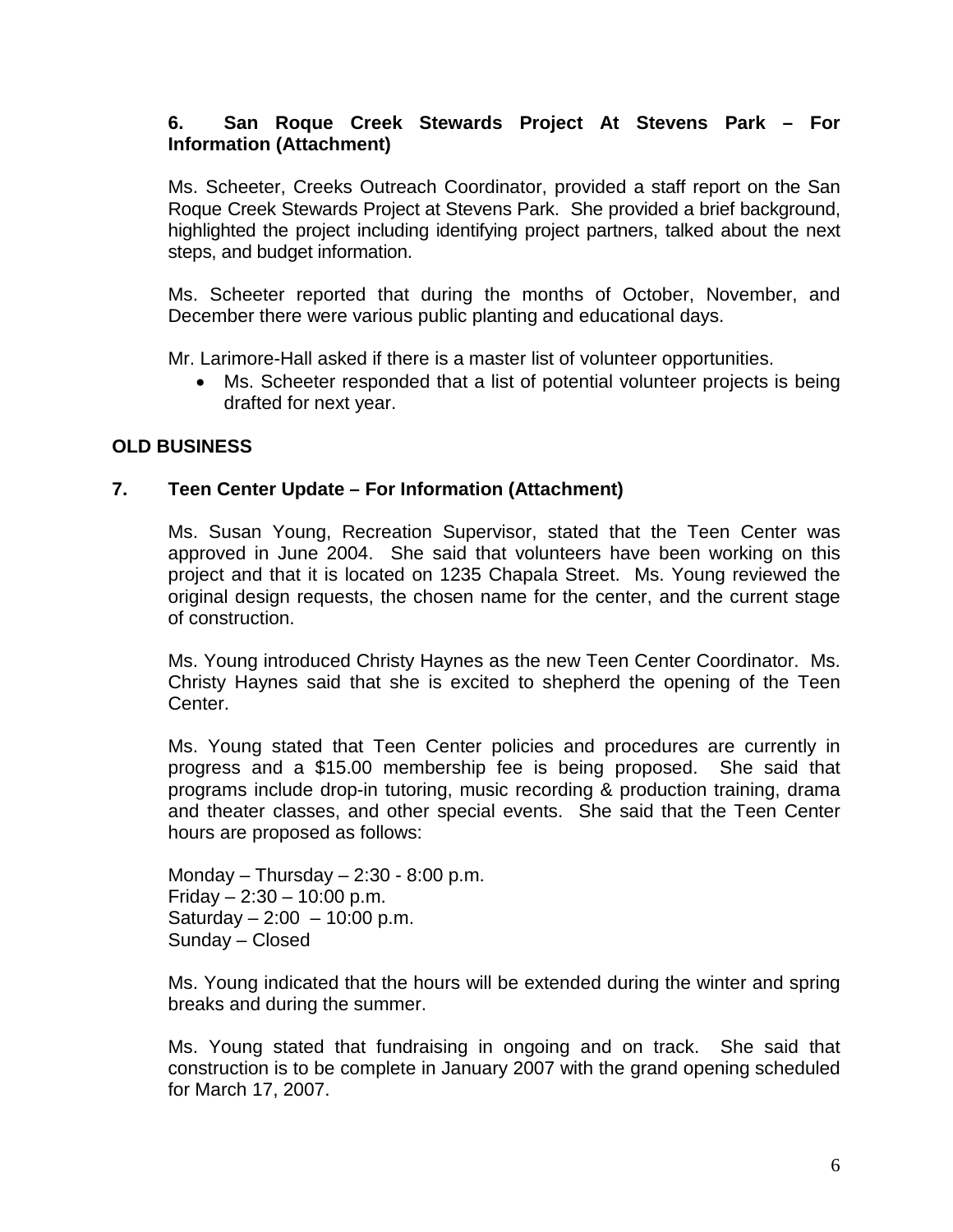Mr. Gonzales asked if an advisory group is being established. Ms. Young indicated that the Youth Council is recruiting for Teen Center Advisory Committee members. Ms. Young added regarding the membership fee of \$15.00, that staff is working on a scholarship program for teens that cannot afford to pay the membership fee and said that no teen would be turned away. She further said that there is a recommendation that for the first four months, it be open to everyone and then in July start with the new membership if approved.

Mr. Forsell commented that the membership fees are reasonable at \$15.00 a year. He recommended that individuals that cannot pay for the \$15.00 fee could be asked to help clean up.

Mr. Larimore-Hall asked who will be tutoring the students.

• Ms. Young responded that staff is seeking volunteers. She said that she has met with people form Santa Barbara City College and UCSB, and there are a lot of students who are trying to get their community service hours. She further said that staff is trying to get high school students to tutor the junior high school students.

Ms. Young talked about winter programs. She said that there is an X-Box tournament on December 19<sup>th</sup>; Girls' Night on December 21<sup>st</sup>; and a Magic Mountain trip on December 27<sup>th</sup>. She encouraged teens who might be watching to contact Teen Programs if they are interested in attending.

Mr. McDermott invited the Commissioners to attend the Teen Center Subcommittee meetings at 4:00 p.m. on Mondays and Thursdays at 4:00 p.m.

Mr. Gonzalez recommended that the telephone number to the Teen Center include the numbers 1235.

## **NEW BUSINESS**

## **8. Tree Diversity Program – For Information (Attachment)**

Recommendation: That the Commission receive a report from Dr. Robert Muller, Santa Barbara Botanic Garden on a proposal for a Tree Diversity Project for the Greater Santa Barbara Area.

Dr. Robert Muller said that historically Santa Barbara's trees were not as diverse as they are today. He said that the landscape was barren. He said that all of the trees have been imported and planted; they are not original or native. He noted that in some cases, only one tree from a particular species is present in Santa Barbara. He said that the Santa Barbara urban forest is in the state of decline. Dr. Muller stated that there has been a decline in tree diversity with roughly 300 tree species currently present versus 450 species in 954. He said that despite the introduction of additional species, a quarter of the diversity has been lost.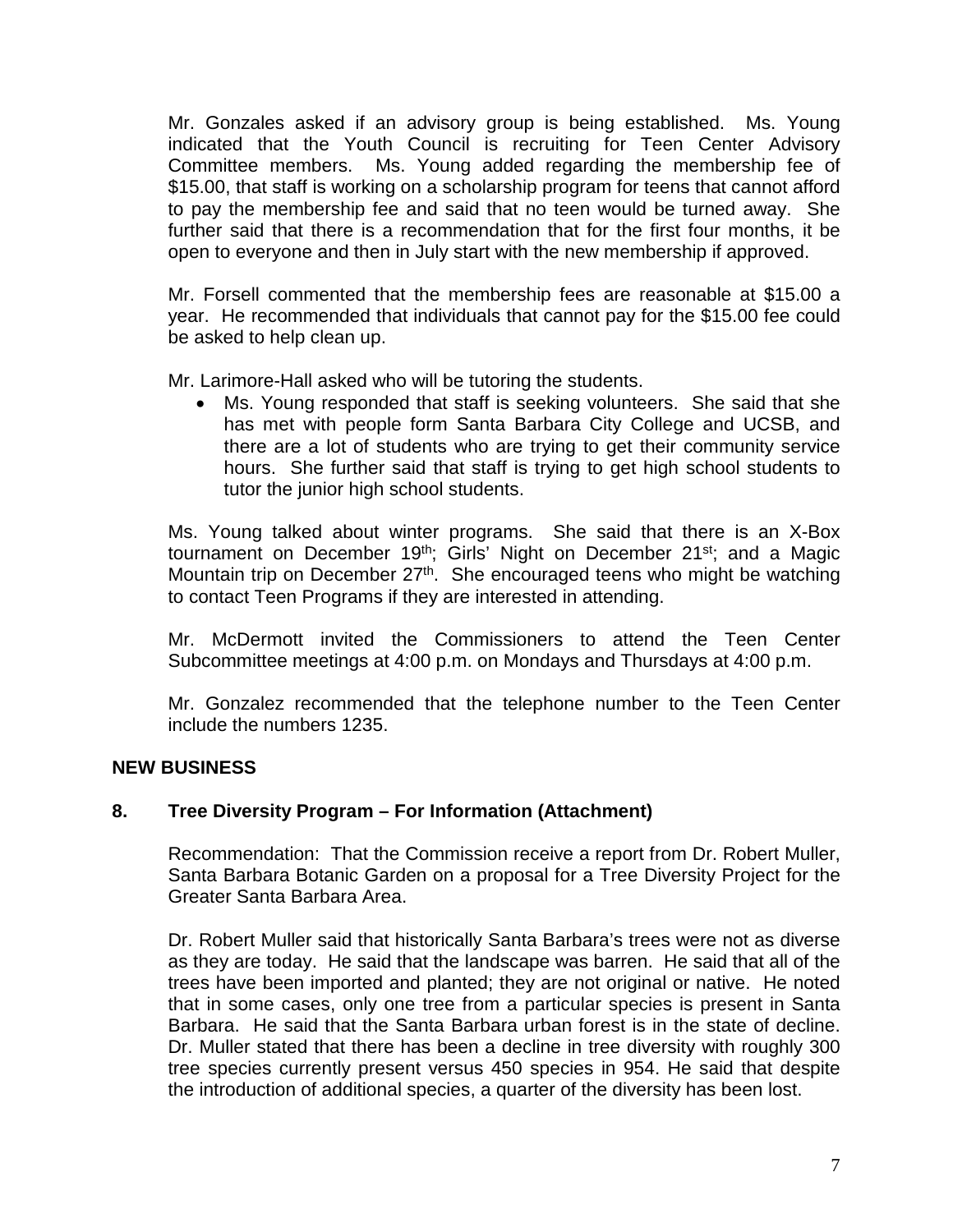Dr. Muller said that he would like the Commission to support the Tree Diversity Project.

Ms. Longstreet asked if the trees would be planted in parks or in a street tree setting. She asked if the trees are available.

• Dr. Muller responded that the tree location would be determined by the characteristics of the tree. He said that the horticultural industry focuses on trees that can easily be planted and that these trees are not as easily obtainable.

Mr. Forsell asked why the diversity has declined and asked if the species were perhaps not a good fit for Santa Barbara.

• Dr. Muller responded that disease, drought and development are the major killers of trees and that the selected trees would meet specific criterion.

# **9. Advisory Committee Interviews and Appointment – For Action (Attachment)**

**RECOMMENDATION:** That the Commission:

A. Interview and make one appointment to the Adapted Advisory Committee;

**Commissioner Longstreet moved, seconded by Commissioner Gonzalez, that the Commission appoint Alison Forsyth, representing the Tri-Counties Regional Center, to the Adapted Advisory Committee for a term ending December 31, 2008.**

B. Consider the applications of two incumbents and make two appointments to the Franceschi Park Advisory Committee;

**Commissioner Longstreet moved, seconded by Commissioner Larimore-Hall, that the Commission re-appoint Susan Chamberlin, representing the Pearl Chase Society, and Brigitte Forssell, representing the Riviera Association, to the Franceschi Park Advisory Committee for a terms ending December 31, 2008.**

C. Interview and make on appointment to the Street Tree Advisory Committee;

**Commissioner Larimore-Hall moved, seconded by Commissioner Longstreet, that the Commission appoint Karen Christman, representing the Community At Large, to the Street Tree Advisory Committee as an Alternate Voting Member, for a term ending December 31, 2008.**

D. Interview three applicants, consider the application of one incumbents, and make three appointments to the Golf Advisory Committee; and